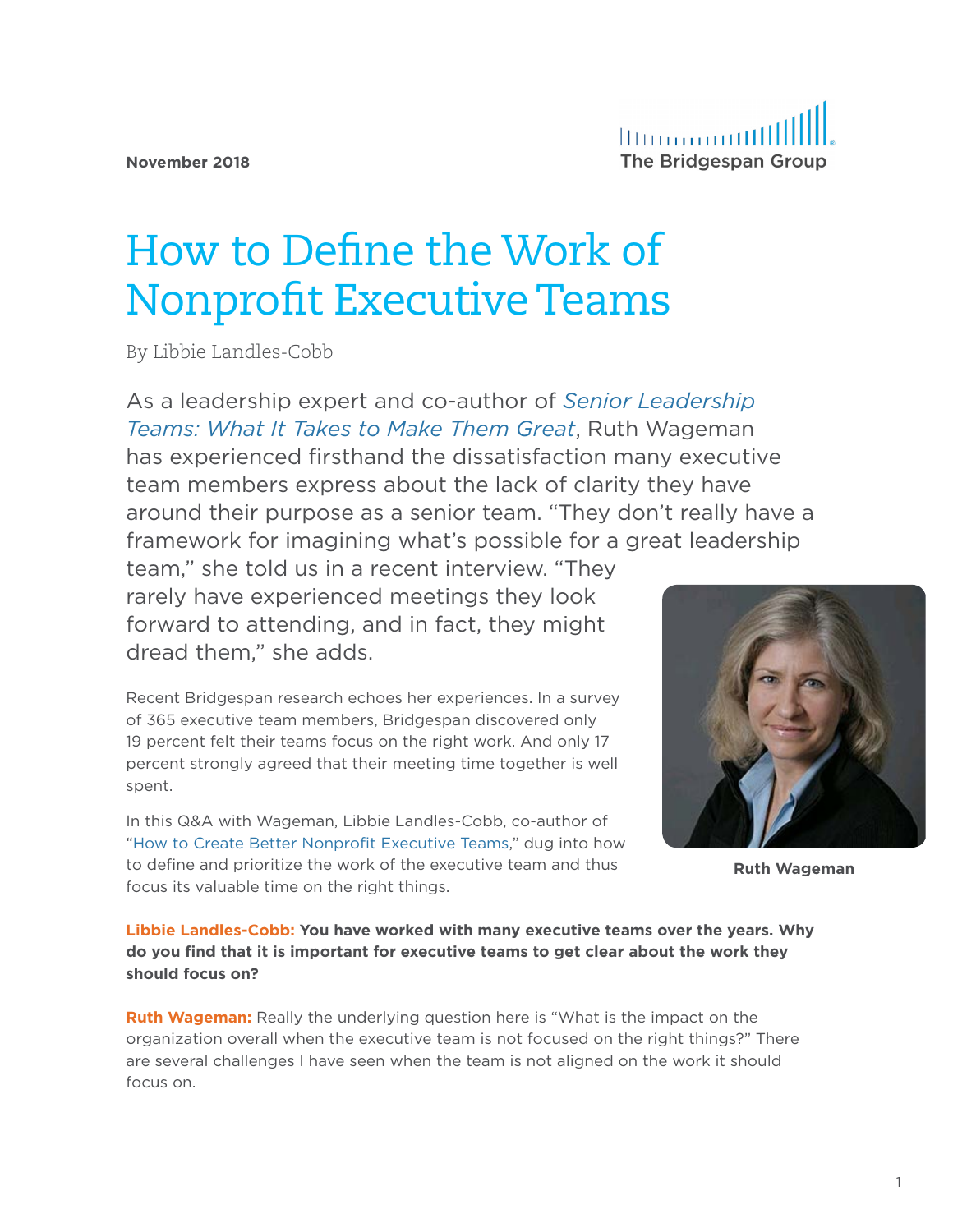First, I see a lot of executive teams spending time on issues that teams much closer to the work could handle better. What happens then is that the organization's staff, who come to the enterprise with a tremendous amount of energy and talent, end up being frustrated because they are micromanaged or misdirected by the executive team.

On the other hand, many executive teams don't prioritize the critical issues that they should be responsible for: issues that are complex and affect the whole organization. This prevents them from accomplishing powerful outcomes on behalf of the constituencies that they're supposed to be serving.

I also see teams spending an awful lot of time merely exchanging information or providing each other with updates. When this happens, team members end up feeling like their time would be a whole lot better spent focusing on the "real work" that they have been asked to do as individual leaders.

All of this can produce a lot of frustration for team members, including the chief executive. Being a chief executive can be lonely job. It can feel like you're trying to push a giant boulder uphill all by yourself when you could have a strong team of aligned and talented leaders helping you move it.

**Libbie: That really resonates with my experience working with executive teams. The only thing I would add is that when a team is not clear about what their priorities are, the urgent almost always crowds out the important. So if a team has not clarified what it is accountable for and aligned its agenda to that work, it will end up focusing on whatever feels most pressing at the time of its team meeting, even if that's not the most critical use of the team's time.**

**Ruth:** I agree. There are certainly times when something unexpected happens that needs the attention of the whole executive team. But many things that are considered "urgent" don't actually require a collective perspective from the executive team. Even worse, constantly focusing on the urgent can crowd out the things that would benefit from the team's leadership, like "How are we imagining the future?" "What are the strategies that we should be considering?" "What are the threats and/or opportunities that we're seeing in the world?" Those big questions that really would benefit from the perspective of the whole executive team never get the room on the agenda that they deserve.

#### **Libbie: In your work, how do you help CEOs and teams determine what work the team should focus on—and what they shouldn't?**

**Ruth:** The big questions the team needs to answer are: What should this team do together as a unit? What are the things that only this leadership team can do? And what are the must-win battles that we really need to take on?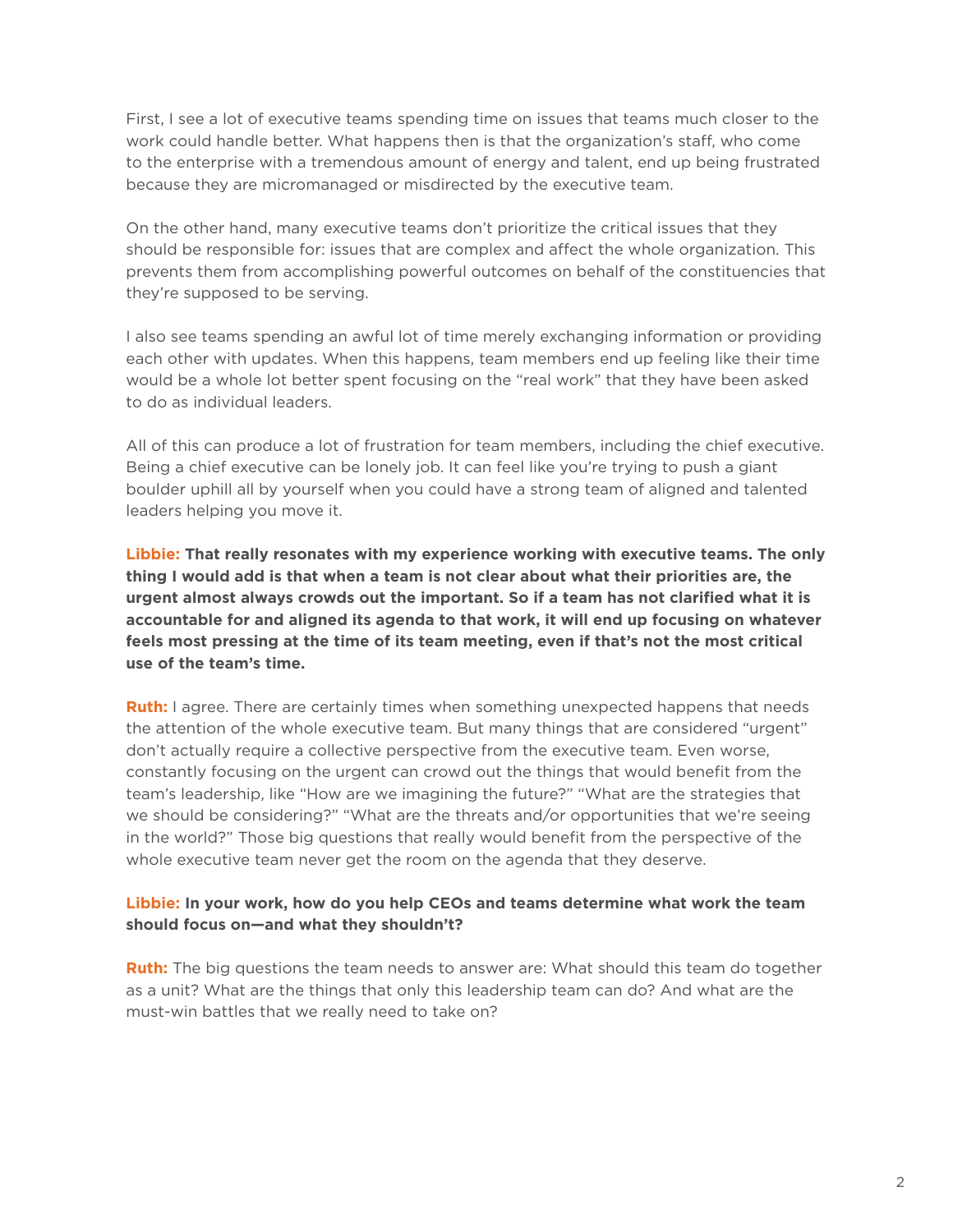In many cases, the chief executive has to answer these questions before engaging the team. I do a lot of one-on-one coaching to help chief executives think through what their priorities are and how having great teams with a broad perspective, real alignment, and shared decision making would make the outcome so much better than one person's perspective alone. I ask them a series of questions to help them do this (see the sidebar "Defining Your Team Purpose" on page 3). Once the chief executive has drafted a short list of the most critical decisions, I have them share it with the team and invite questions, reactions, and amendments. The team has to own the team purpose, of course, and this iterative practice helps that.

For some teams, I have them do an exercise where members of the team embody key stakeholders and tell the team "here is why I need you to be in an aligned leadership team." Not only does this build empathy with critical stakeholders and their needs, but it also helps the team get clear about what the organization and its customers and partners need from them and who is impacted by their work.

**Libbie: I agree that getting this clarity starts with the CEO. One tactic we have used with teams is to have the CEO draft a list of the most critical 10-15 organizational priorities over the next 12 months. The list includes both time-bound initiatives the organization is working on as well as ongoing organizational leadership responsibilities, like developing talent pipelines and managing cash positive financials.** 

**Then the team works to refine that list and identify which of those priorities should be the work of the team by asking two questions: Which priorities are the highest stakes? Which priorities** 

## **Defining Your Team Purpose: Reflections for Chief Executives**

**What decisions do you want this team to make as a team? Some useful categories:**

- Defining strategy
- Strategic investments of resources
- Principles of organizational systems
- Managing high profile external relationships
- Incubating new capabilities
- Shaping organizational culture and leadership model

**What do you need to keep in your portfolio as the chief executive?**

**What do you want this team to be known for? "This team exists to…"**

**What would success look like for this team if they were to accomplish it? "If we are successful, then…"**

Source: Developed by Ruth Wageman and Kristen Lowe at [Team Diagnostics](https://www.teamdiagnosticsurvey.com/)

**are the most interdependent? Those priorities where the answer is "yes" to both questions should be the focus of the team. The other priorities may be led by individuals on the executive team, but should not be a core focus of the team's collective work.**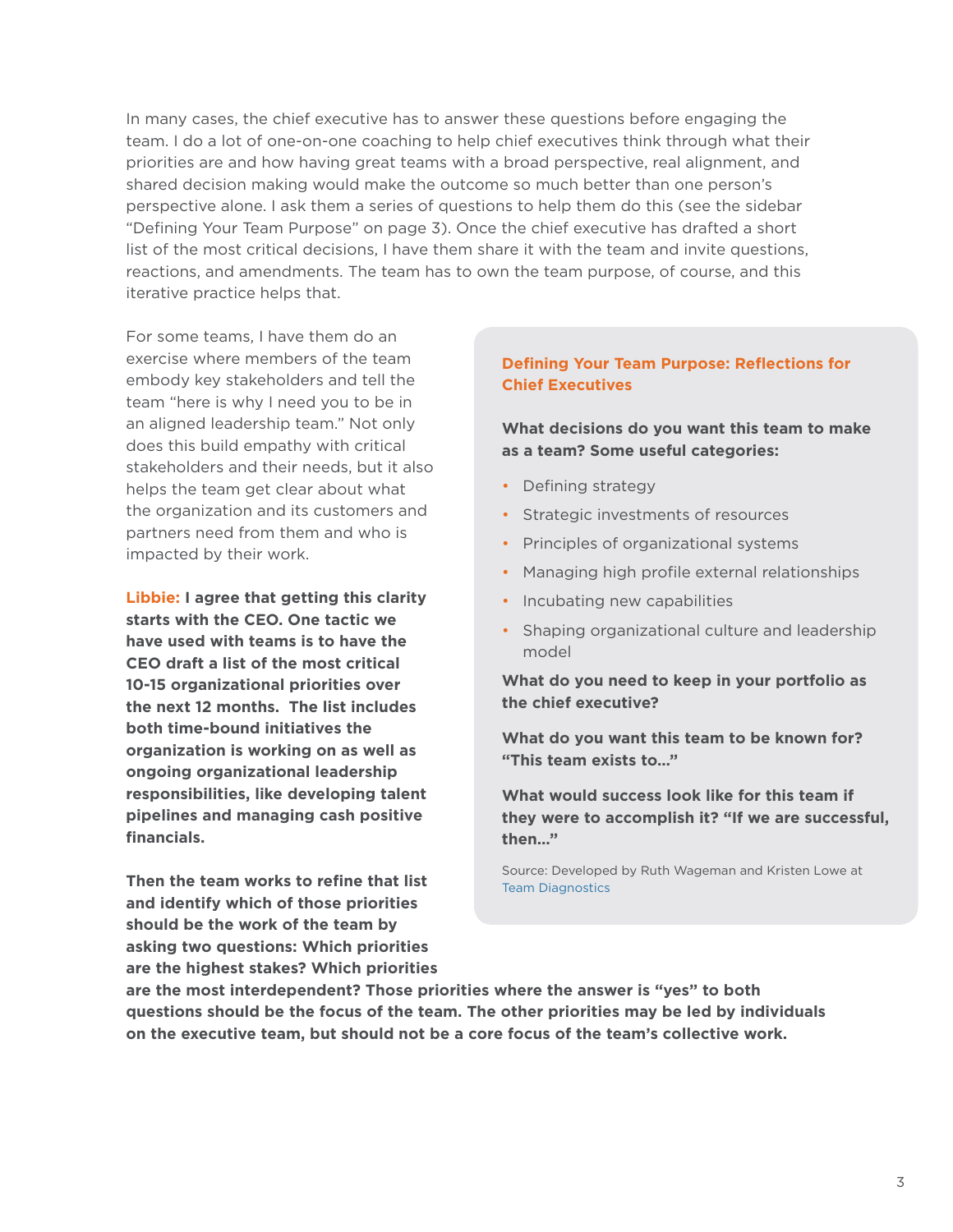## **I learned this notion of interdependence from your work. Can you talk about what you mean by interdependence?**

**Ruth:** The executive team should be focusing on things that, in order to be done well, require the team to truly interact together. In my book I highlight a few characteristics of interdependent work:

- Work that requires a shared answer, where decisions need to be made collectively on behalf of the entire enterprise rather than the interests of any one function
- Work that requires true collaboration—serious time devoted to debate, interaction, resource sharing—from the team
- Decisions or initiatives that need aligned communications and implementation across the organization

In other words, the executive team should be focused on issues that are going to affect many parts of the organization, where the outcomes will be way better if multiple intelligences, perspectives, and champions are applied to it because it's really too complex for any one person to lead on their own.

Once the team has refined the list of priorities it should focus on, it's then important to discuss how it will live into that work. Do these priorities shape every agenda for every meeting? What would specific measures of team success look like? What would it need to stop doing in order to achieve it?

## **Libbie: We hear from teams that it's nice in theory to identify the most critical work for them to focus on, but it's hard in practice to focus on that because there are so many fires to put out. What advice do you have for teams struggling with this?**

**Ruth:** As much as possible, executive team time should be viewed as protected space. It is critical for the CEO to determine how best to spend that time by owning the agenda for all executive team meetings. They are the best positioned to decide where the team should focus on any given day.

This doesn't mean the CEO doesn't care about the urgent issues facing each individual leader, but they are able to pull up from immediate concerns and prioritize what's best for the organization overall. "We have these strategic questions that require our attention and that people are waiting for us to articulate a view on, and these are the issues that most require our collective work." Anybody has the right to say, "There is a crisis happening that is going to affect our reputation and our impact in the world and how to handle it would benefit greatly from our aligned views on it." And that may be the right call, but too many times what's claiming the team's time—what feels really urgent—really belongs to individuals or to a subset of individuals, not the executive team.